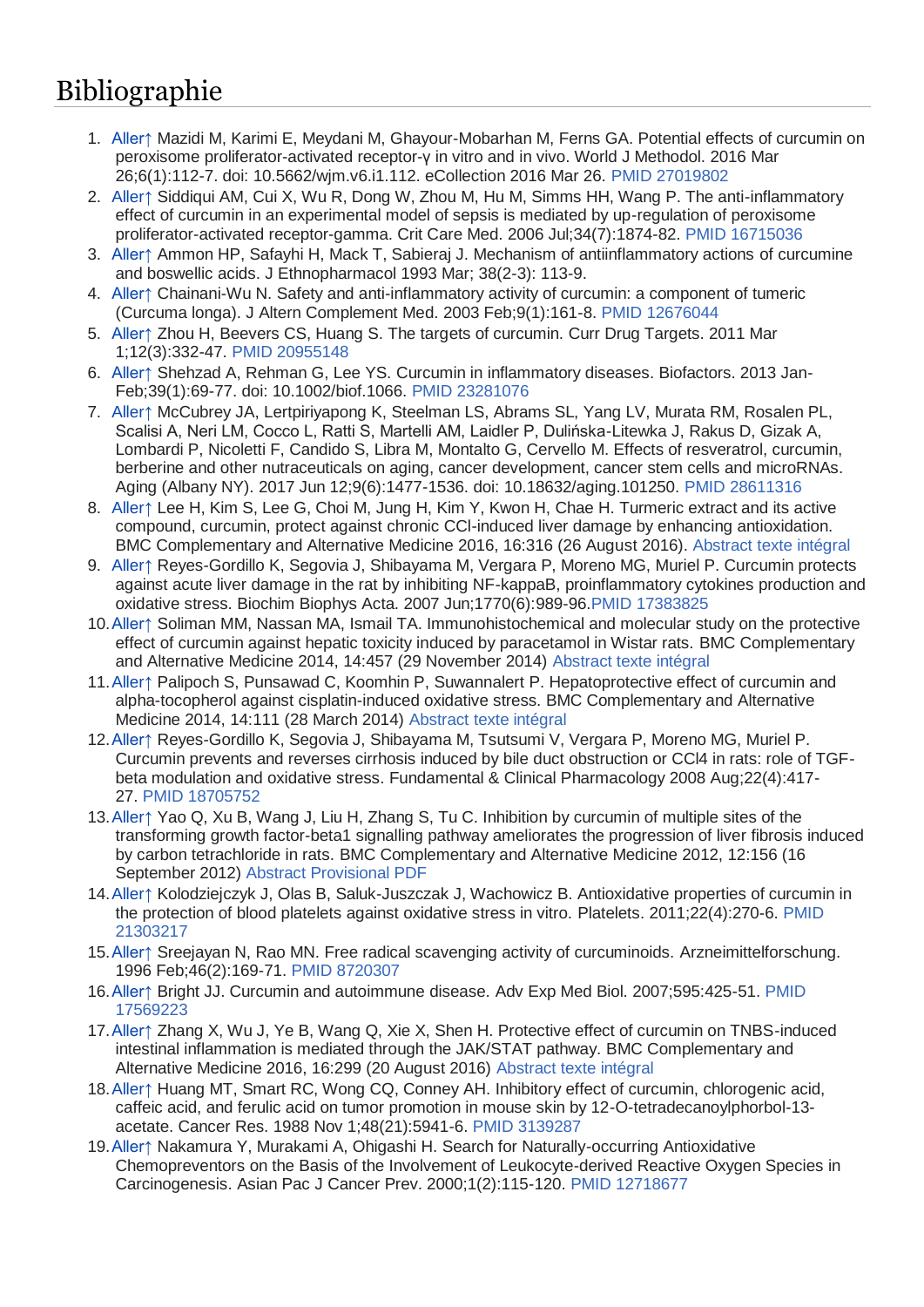- 20[.Aller↑](http://www.wikiphyto.org/wiki/Curcumine#cite_ref-20) Yang C, Chang C, Lee H, Chi C, Pan J, Yang W. Curcumin induces the apoptosis of human monocytic leukemia THP-1 cells via the activation of JNK/ERK Pathways. BMC Complementary and Alternative Medicine 2012, 12:22 (24 March 2012) [Abstract](http://www.biomedcentral.com/1472-6882/12/22/abstract) [texte intégral](http://www.biomedcentral.com/content/pdf/1472-6882-12-22.pdf)
- 21[.Aller↑](http://www.wikiphyto.org/wiki/Curcumine#cite_ref-21) Kunnumakkara AB, Guha S, Krishnan S, Diagaradjane P, Gelovani J, Aggarwal BB. Curcumin potentiates antitumor activity of gemcitabine in an orthotopic model of pancreatic cancer through suppression of proliferation, angiogenesis, and inhibition of nuclear factor-kappaB-regulated gene products. Cancer Res. 2007 Apr 15;67(8):3853-61. [PMID 17440100](http://www.ncbi.nlm.nih.gov/pubmed/17440100?dopt=Abstract)
- 22[.Aller↑](http://www.wikiphyto.org/wiki/Curcumine#cite_ref-22) Yin H, Guo R, Xu Y, Zheng Y, Hou Z, Dai X, Zhang Z, Zheng D, Xu H. Synergistic antitumor efficiency of docetaxel and curcumin against lung cancer. Acta Biochim Biophys Sin (Shanghai). 2012 Feb;44(2):147-53. doi: 10.1093/abbs/gmr106. [PMID 22126905](http://www.ncbi.nlm.nih.gov/pubmed/22126905?dopt=Abstract)
- 23[.Aller↑](http://www.wikiphyto.org/wiki/Curcumine#cite_ref-23) Banerjee S, Singh SK, Chowdhury I, Lillard JW Jr, Singh R. Combinatorial effect of curcumin with docetaxel modulates apoptotic and cell survival molecules in prostate cancer. Front Biosci (Elite Ed). 2017 Mar 1;9:235-245. [PMID 28199187](http://www.ncbi.nlm.nih.gov/pubmed/28199187?dopt=Abstract)
- 24[.Aller↑](http://www.wikiphyto.org/wiki/Curcumine#cite_ref-24) Limtrakul P, Lipigorngoson S, Namwong O, Apisariyakul A, Dunn FW. Inhibitory effect of dietary curcumin on skin carcinogenesis in mice. Cancer Lett 1997 Jun 24; 116(2): 197-203. [PMID 9215864](http://www.ncbi.nlm.nih.gov/pubmed/9215864?dopt=Abstract)
- 25[.Aller↑](http://www.wikiphyto.org/wiki/Curcumine#cite_ref-25) Almanaa TN, Geusz ME, Jamasbi RJ. Effects of curcumin on stem-like cells in human esophageal squamous carcinoma cell lines. BMC Complementary and Alternative Medicine 2012, 12:195 (24 October 2012) [Abstract](http://www.biomedcentral.com/1472-6882/12/195/abstract) [texte intégral](http://www.biomedcentral.com/content/pdf/1472-6882-12-195.pdf)
- 26[.Aller↑](http://www.wikiphyto.org/wiki/Curcumine#cite_ref-26) Zhao, W., Zhou, X., Qi, G., & Guo, Y. (2018). Curcumin suppressed the prostate cancer by inhibiting JNK pathways via epigenetic regulation. Journal of biochemical and molecular toxicology, 32(5), e22049. [https://doi.org/10.1002/jbt.22049.](https://doi.org/10.1002/jbt.22049) [PMID 29485738](http://www.ncbi.nlm.nih.gov/pubmed/29485738?dopt=Abstract)
- 27[.Aller↑](http://www.wikiphyto.org/wiki/Curcumine#cite_ref-27) Hassan, F. U., Rehman, M. S., Khan, M. S., Ali, M. A., Javed, A., Nawaz, A., & Yang, C. (2019). Curcumin as an Alternative Epigenetic Modulator: Mechanism of Action and Potential Effects. Frontiers in genetics, 10, 514. [https://doi.org/10.3389/fgene.2019.00514.](https://doi.org/10.3389/fgene.2019.00514) [PMID 31214247](http://www.ncbi.nlm.nih.gov/pubmed/31214247?dopt=Abstract)
- 28[.Aller↑](http://www.wikiphyto.org/wiki/Curcumine#cite_ref-28) El-Bahr SM. Curcumin regulates gene expression of insulin like growth factor, B-cell CLL/lymphoma 2 and antioxidant enzymes in streptozotocin induced diabetic rats. BMC Complementary and Alternative Medicine 2013, 13:368 (24 December 2013) [Abstract](http://www.biomedcentral.com/1472-6882/13/368/abstract) [texte intégral](http://www.biomedcentral.com/content/pdf/1472-6882-13-368.pdf)
- 29[.Aller↑](http://www.wikiphyto.org/wiki/Curcumine#cite_ref-29) Wang X, Kim J, Lee S, Kim Y, Jung M, Kwon H, Ahn Y. Effects of curcuminoids identified in rhizomes of Curcuma longa on BACE-1 inhibitory and behavioral activity and lifespan of Alzheimer's disease Drosophila models. BMC Complementary and Alternative Medicine 2014, 14:88 (5 March 2014) [Abstract](http://www.biomedcentral.com/1472-6882/14/88/abstract)[texte intégral](http://www.biomedcentral.com/content/pdf/1472-6882-14-88.pdf)
- 30[.Aller↑](http://www.wikiphyto.org/wiki/Curcumine#cite_ref-30) Shrikant Mishra, Kalpana Palanivelu. The effect of curcumin (turmeric) on Alzheimer's disease: An overview. Ann Indian Acad Neurol. 2008 Jan-Mar; 11(1): 13–19. [texte intégral](http://www.ncbi.nlm.nih.gov/pmc/articles/PMC2781139/)
- 31[.Aller↑](http://www.wikiphyto.org/wiki/Curcumine#cite_ref-31) Apetz N, Munch G, Govindaraghavan S, Gyengesi E. Natural compounds and plant extracts as therapeutics against chronic inflammation in Alzheimer's disease--a translational perspective. CNS Neurol Disord Drug Targets. 2014;13(7):1175-91. [PMID 25230232](http://www.ncbi.nlm.nih.gov/pubmed/25230232?dopt=Abstract)
- 32[.Aller↑](http://www.wikiphyto.org/wiki/Curcumine#cite_ref-32) Zbarsky V, Datla KP, Parkar S, Rai DK, Aruoma OI, Dexter DT. Neuroprotective properties of the natural phenolic antioxidants curcumin and naringenin but not quercetin and fisetin in a 6-OHDA model of Parkinson's disease. Free Radic Res. 2005 Oct;39(10):1119-25. [PMID 16298737](http://www.ncbi.nlm.nih.gov/pubmed/16298737?dopt=Abstract)
- 33[.Aller↑](http://www.wikiphyto.org/wiki/Curcumine#cite_ref-33) Yang S, Zhang D, Yang Z, Hu X, Qian S, Liu J, Wilson B, Block M, Hong JS. Curcumin protects dopaminergic neuron against LPS induced neurotoxicity in primary rat neuron/glia culture. Neurochem Res. 2008 Oct;33(10):2044-53. doi: 10.1007/s11064-008-9675-z. [PMID 18368483](http://www.ncbi.nlm.nih.gov/pubmed/18368483?dopt=Abstract)
- 34[.Aller↑](http://www.wikiphyto.org/wiki/Curcumine#cite_ref-34) Liu Z, Yu Y, Li X, Ross CA, Smith WW. Curcumin protects against A53T alpha-synuclein-induced toxicity in a PC12 inducible cell model for Parkinsonism. Pharmacol Res. 2011 May;63(5):439-44. doi: 10.1016/j.phrs.2011.01.004. [PMID 21237271](http://www.ncbi.nlm.nih.gov/pubmed/21237271?dopt=Abstract)
- 35[.Aller↑](http://www.wikiphyto.org/wiki/Curcumine#cite_ref-35) Wang MS, Boddapati S, Emadi S, Sierks MR. Curcumin reduces alpha-synuclein induced cytotoxicity in Parkinson's disease cell model. BMC Neurosci. 2010 Apr 30;11:57. doi: 10.1186/1471- 2202-11-57. [PMID 20433710](http://www.ncbi.nlm.nih.gov/pubmed/20433710?dopt=Abstract) [texte intégral](http://www.ncbi.nlm.nih.gov/pmc/articles/PMC2879277/pdf/1471-2202-11-57.pdf)
- 36[.Aller↑](http://www.wikiphyto.org/wiki/Curcumine#cite_ref-36) Harish G, Venkateshappa C, Mythri RB, Dubey SK, Mishra K, Singh N, Vali S, Bharath MM. Bioconjugates of curcumin display improved protection against glutathione depletion mediated oxidative stress in a dopaminergic neuronal cell line: Implications for Parkinson's disease. Bioorg Med Chem. 2010 Apr 1;18(7):2631-8. doi: 10.1016/j.bmc.2010.02.029. [PMID 20227282](http://www.ncbi.nlm.nih.gov/pubmed/20227282?dopt=Abstract)
- 37[.Aller↑](http://www.wikiphyto.org/wiki/Curcumine#cite_ref-37) Jagatha B, Mythri RB, Vali S, Bharath MM. Curcumin treatment alleviates the effects of glutathione depletion in vitro and in vivo: therapeutic implications for Parkinson's disease explained via in silico studies. Free Radic Biol Med. 2008 Mar 1;44(5):907-17. doi: 10.1016/j.freeradbiomed.2007.11.011. [PMID 18166164](http://www.ncbi.nlm.nih.gov/pubmed/18166164?dopt=Abstract)
- 38[.Aller↑](http://www.wikiphyto.org/wiki/Curcumine#cite_ref-38) Ortiz-Ortiz MA, Morán JM, Ruiz-Mesa LM, Niso-Santano M, Bravo-SanPedro JM, Gómez-Sánchez R, González-Polo RA, Fuentes JM. Curcumin exposure induces expression of the Parkinson's diseaseassociated leucine-rich repeat kinase 2 (LRRK2) in rat mesencephalic cells. Neurosci Lett. 2010 Jan 4;468(2):120-4. doi: 10.1016/j.neulet.2009.10.081. [PMID 19879924](http://www.ncbi.nlm.nih.gov/pubmed/19879924?dopt=Abstract)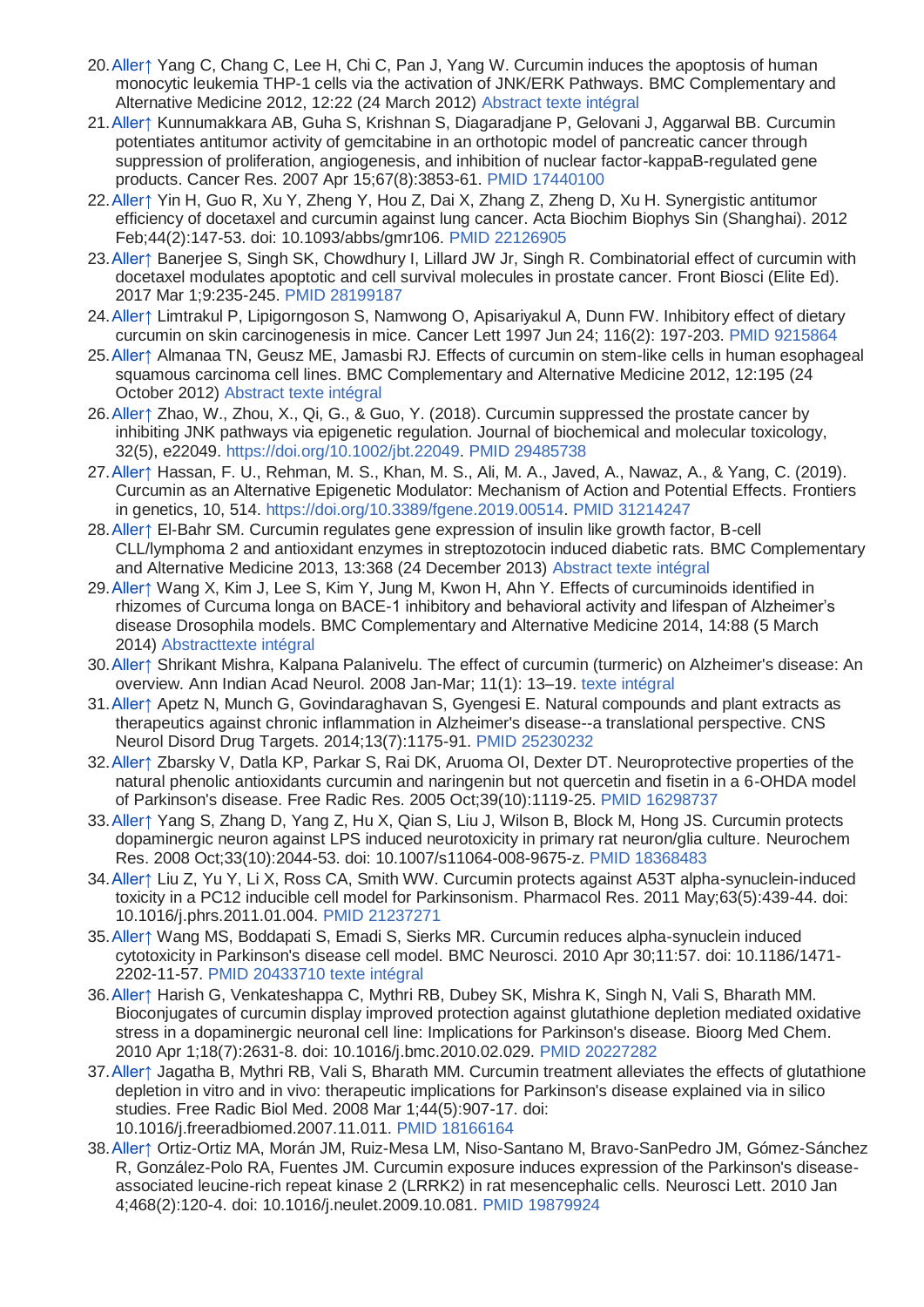- 39[.Aller↑](http://www.wikiphyto.org/wiki/Curcumine#cite_ref-39) Jiang TF, Zhang YJ, Zhou HY, Wang HM, Tian LP, Liu J, Ding JQ, Chen SD. Curcumin ameliorates the neurodegenerative pathology in A53T α-synuclein cell model of Parkinson's disease through the downregulation of mTOR/p70S6K signaling and the recovery of macroautophagy. J Neuroimmune Pharmacol. 2013 Mar;8(1):356-69. doi: 10.1007/s11481-012-9431-7. [PMID 23325107](http://www.ncbi.nlm.nih.gov/pubmed/23325107?dopt=Abstract)
- 40[.Aller↑](http://www.wikiphyto.org/wiki/Curcumine#cite_ref-40) Marchiani A, Mammi S, Siligardi G, Hussain R, Tessari I, Bubacco L, Delogu G, Fabbri D, Dettori MA, Sanna D, Dedola S, Serra PA, Ruzza P. Small molecules interacting with α-synuclein: antiaggregating and cytoprotective properties. Amino Acids. 2013 Aug;45(2):327-38. doi: 10.1007/s00726-013-1503-3. [PMID 23645386](http://www.ncbi.nlm.nih.gov/pubmed/23645386?dopt=Abstract)
- 41[.Aller↑](http://www.wikiphyto.org/wiki/Curcumine#cite_ref-41) Singh PK, Kotia V, Ghosh D, Mohite GM, Kumar A, Maji SK. Curcumin modulates α-synuclein aggregation and toxicity. ACS Chem Neurosci. 2013 Mar 20;4(3):393-407. doi: 10.1021/cn3001203. [PMID 23509976](http://www.ncbi.nlm.nih.gov/pubmed/23509976?dopt=Abstract)
- 42[.Aller↑](http://www.wikiphyto.org/wiki/Curcumine#cite_ref-42) Pandey N, Strider J, Nolan WC, Yan SX, Galvin JE. Curcumin inhibits aggregation of alphasynuclein. Acta Neuropathol. 2008 Apr;115(4):479-89. doi: 10.1007/s00401-007-0332-4. [PMID](http://www.ncbi.nlm.nih.gov/pubmed/18189141?dopt=Abstract)  [18189141](http://www.ncbi.nlm.nih.gov/pubmed/18189141?dopt=Abstract)
- 43[.Aller↑](http://www.wikiphyto.org/wiki/Curcumine#cite_ref-43) Mythri RB, Jagatha B, Pradhan N, Andersen J, Bharath MM. Mitochondrial complex I inhibition in Parkinson's disease: how can curcumin protect mitochondria? Antioxid Redox Signal. 2007 Mar;9(3):399-408. [PMID 17184173](http://www.ncbi.nlm.nih.gov/pubmed/17184173?dopt=Abstract)
- 44[.Aller↑](http://www.wikiphyto.org/wiki/Curcumine#cite_ref-44) Mythri RB, Harish G, Dubey SK, Misra K, Bharath MM. Glutamoyl diester of the dietary polyphenol curcumin offers improved protection against peroxynitrite-mediated nitrosative stress and damage of brain mitochondria in vitro: implications for Parkinson's disease. Mol Cell Biochem. 2011 Jan;347(1- 2):135-43. doi: 10.1007/s11010-010-0621-4. [PMID 20972609](http://www.ncbi.nlm.nih.gov/pubmed/20972609?dopt=Abstract)
- 45[.Aller↑](http://www.wikiphyto.org/wiki/Curcumine#cite_ref-45) Chen J, Tang XQ, Zhi JL, Cui Y, Yu HM, Tang EH, Sun SN, Feng JQ, Chen PX. Curcumin protects PC12 cells against 1-methyl-4-phenylpyridinium ion-induced apoptosis by bcl-2-mitochondria-ROS-iNOS pathway. Apoptosis. 2006 Jun;11(6):943-53. [PMID 16547587](http://www.ncbi.nlm.nih.gov/pubmed/16547587?dopt=Abstract)
- 46[.Aller↑](http://www.wikiphyto.org/wiki/Curcumine#cite_ref-46) Rajeswari A, Sabesan M. Inhibition of monoamine oxidase-B by the polyphenolic compound, curcumin and its metabolite tetrahydrocurcumin, in a model of Parkinson's disease induced by MPTP neurodegeneration in mice. Inflammopharmacology. 2008 Apr;16(2):96-9. doi: 10.1007/s10787-007- 1614-0. [PMID 18408903](http://www.ncbi.nlm.nih.gov/pubmed/18408903?dopt=Abstract)
- 47[.Aller↑](http://www.wikiphyto.org/wiki/Curcumine#cite_ref-47) von Rhein C, Weidner T, Henß L, Martin J, Weber C, Sliva K, Schnierle BS. Curcumin and Boswellia serrata gum resin extract inhibit chikungunya and vesicular stomatitis virus infections in vitro. Antiviral Res. 2016 Jan;125:51-7. doi: 10.1016/j.antiviral.2015.11.007. [PMID 26611396](http://www.ncbi.nlm.nih.gov/pubmed/26611396?dopt=Abstract)
- 48[.Aller↑](http://www.wikiphyto.org/wiki/Curcumine#cite_ref-48) Kumar S, Ahuja V, Sankar MJ, Kumar A, Moss AC. Curcumin for maintenance of remission in ulcerative colitis. Cochrane Database Syst Rev. 2012 Oct 17;10:CD008424. doi: 10.1002/14651858.CD008424.pub2. [PMID 23076948](http://www.ncbi.nlm.nih.gov/pubmed/23076948?dopt=Abstract)
- 49[.Aller↑](http://www.wikiphyto.org/wiki/Curcumine#cite_ref-49) Chang YC, Chang WC, Hung KH, Yang DM, Cheng YH, Liao YW, Woung LC, Tsai CY, Hsu CC, Lin TC, Liu JH, Chiou SH, Peng CH, Chen SJ. The generation of induced pluripotent stem cells for macular degeneration as a drug screening platform: identification of curcumin as a protective agent for retinal pigment epithelial cells against oxidative stress. Front Aging Neurosci. 2014 Aug 1;6:191. doi: 10.3389/fnagi.2014.00191. eCollection 2014. [PMID 25136316](http://www.ncbi.nlm.nih.gov/pubmed/25136316?dopt=Abstract)
- 50[.Aller↑](http://www.wikiphyto.org/wiki/Curcumine#cite_ref-50) Zhu W, Wu Y, Meng YF, Wang JY, Xu M, Tao JJ, Lu J. Effect of curcumin on aging retinal pigment epithelial cells. Drug Des Devel Ther. 2015 Sep 25;9:5337-44. doi: 10.2147/DDDT.S84979. eCollection 2015. [PMID 26445530](http://www.ncbi.nlm.nih.gov/pubmed/26445530?dopt=Abstract)
- 51[.Aller↑](http://www.wikiphyto.org/wiki/Curcumine#cite_ref-51) Wang K, Zhang C, Bao J, Jia X, Liang Y, Wang X, Chen M, Su H, Li P, Wan JB, He C. Synergistic chemopreventive effects of curcumin and berberine on human breast cancer cells through induction of apoptosis and autophagic cell death. Sci Rep. 2016 Jun 6;6:26064. doi: 10.1038/srep26064. [PMID](http://www.ncbi.nlm.nih.gov/pubmed/27263652?dopt=Abstract)  [27263652](http://www.ncbi.nlm.nih.gov/pubmed/27263652?dopt=Abstract)
- 52[.Aller↑](http://www.wikiphyto.org/wiki/Curcumine#cite_ref-52) Henrotin Y, Priem F, Mobasheri A. Curcumin: a new paradigm and therapeutic opportunity for the treatment of osteoarthritis: curcumin for osteoarthritis management. Springerplus. 2013 Dec;2(1):56. doi: 10.1186/2193-1801-2-56. [PMID 23487030](http://www.ncbi.nlm.nih.gov/pubmed/23487030?dopt=Abstract)
- 53[.Aller↑](http://www.wikiphyto.org/wiki/Curcumine#cite_ref-53) Liu CH, Chang FY. Development and characterization of eucalyptol microemulsions for topic delivery of cur cumin. Chem Pharm Bull (Tokyo). 2011;59(2):172-8. [PMID 21297295](http://www.ncbi.nlm.nih.gov/pubmed/21297295?dopt=Abstract)
- 54[.Aller↑](http://www.wikiphyto.org/wiki/Curcumine#cite_ref-54) Berginc K, Trontelj J, Basnet NS, Kristl A. Physiological barriers to the oral delivery of curcumin. Pharmazie. 2012 Jun;67(6):518-24. [PMID 22822540](http://www.ncbi.nlm.nih.gov/pubmed/22822540?dopt=Abstract)
- 55[.Aller↑](http://www.wikiphyto.org/wiki/Curcumine#cite_ref-55) Khajuria A, Thusu N, Zutshi U. Piperine modulates permeability characteristics of intestine by inducing alterations in membrane dynamics: influence on brush border membrane fluidity, ultrastructure and enzyme kinetics. Phytomedicine. 2002 Apr;9(3):224-31. [PMID 12046863](http://www.ncbi.nlm.nih.gov/pubmed/12046863?dopt=Abstract)
- 56[.Aller↑](http://www.wikiphyto.org/wiki/Curcumine#cite_ref-56) Shah BH, Nawaz Z, Pertani SA, Roomi A, Mahmood H, Saeed SA, Gilani AH. Inhibitory effect of curcumin, a food spice from turmeric, on platelet-activating factor- and arachidonic acid-mediated platelet aggregation through inhibition of thromboxane formation and Ca2+ signaling. Biochem Pharmacol. 1999 Oct 1;58(7):1167-72. [PMID 10484074](http://www.ncbi.nlm.nih.gov/pubmed/10484074?dopt=Abstract)